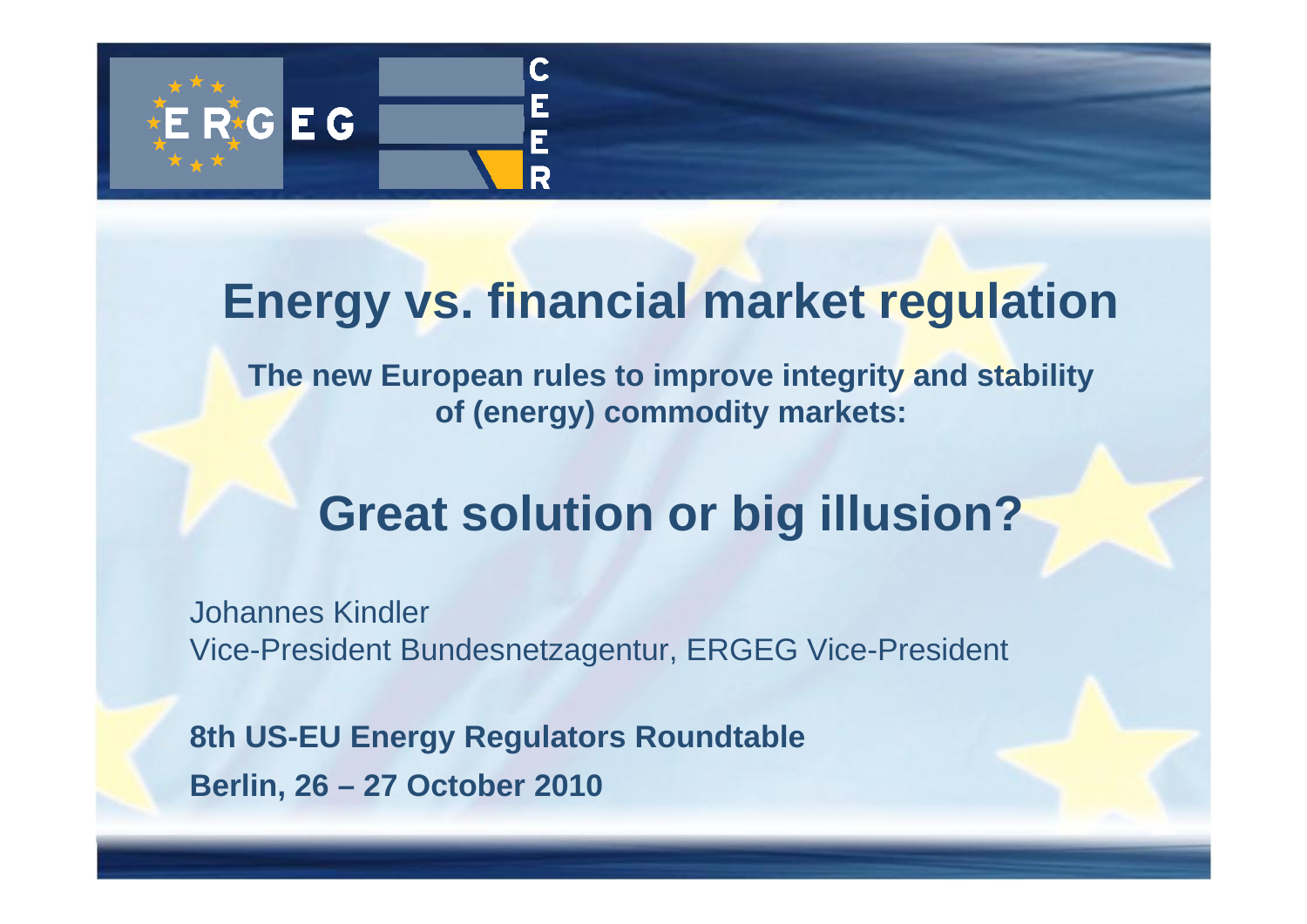

## **Overview**

- **Trading with electricity and gas:**
	- A strategic pillar of energy supply in Europe
- **Hypes** at the commodity markets
- **Challenges** for Energy Market integrity
- T **Regulators advice**
- **E** One Commission, **competing approaches**
- Merge the best ideas and...
- …**what can we learn from the U.S.?**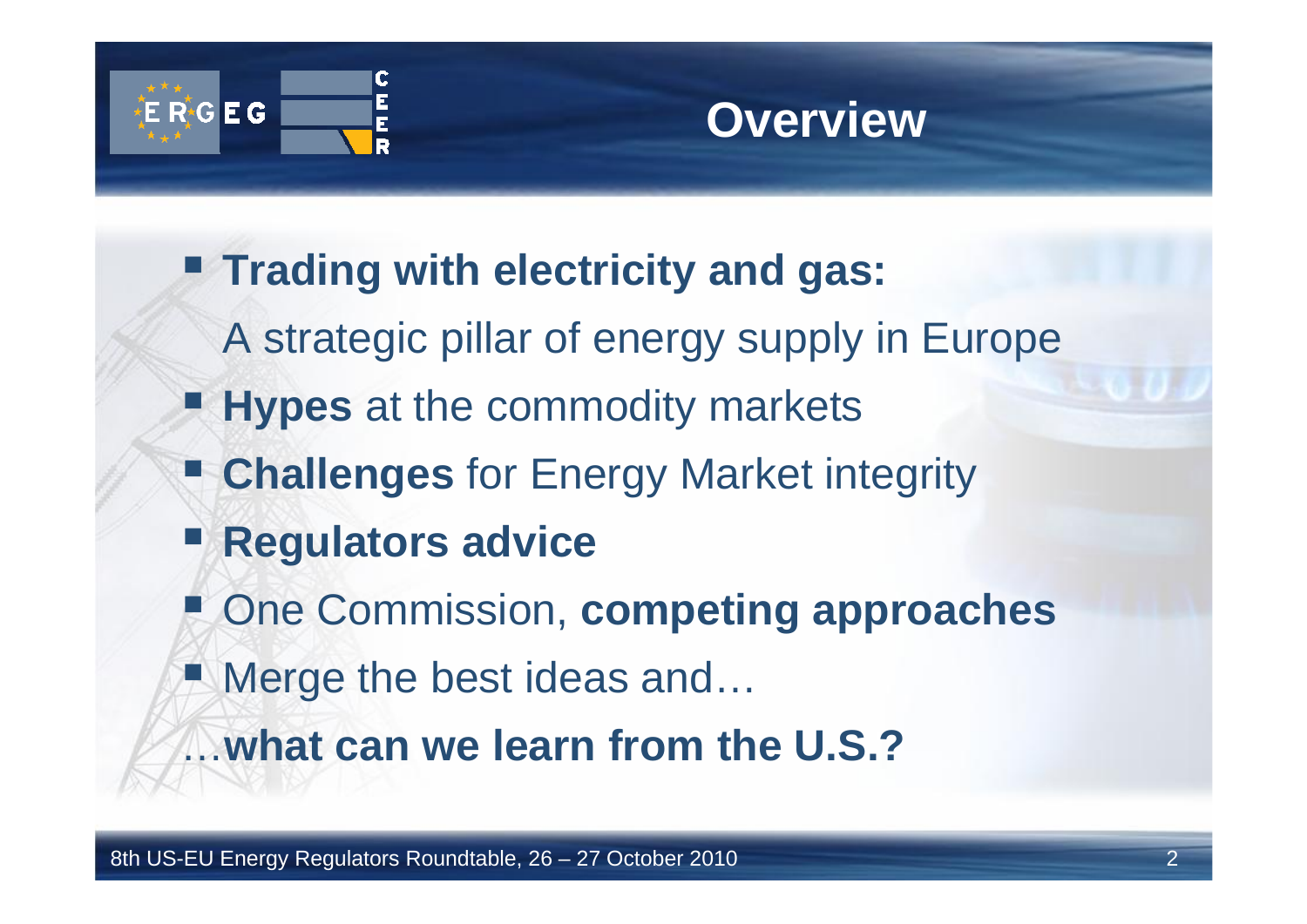

## **Electricity and gas trading**



## **TRADING =**

**Strategic pillar o**f energy supply on the way to the **European Single Market**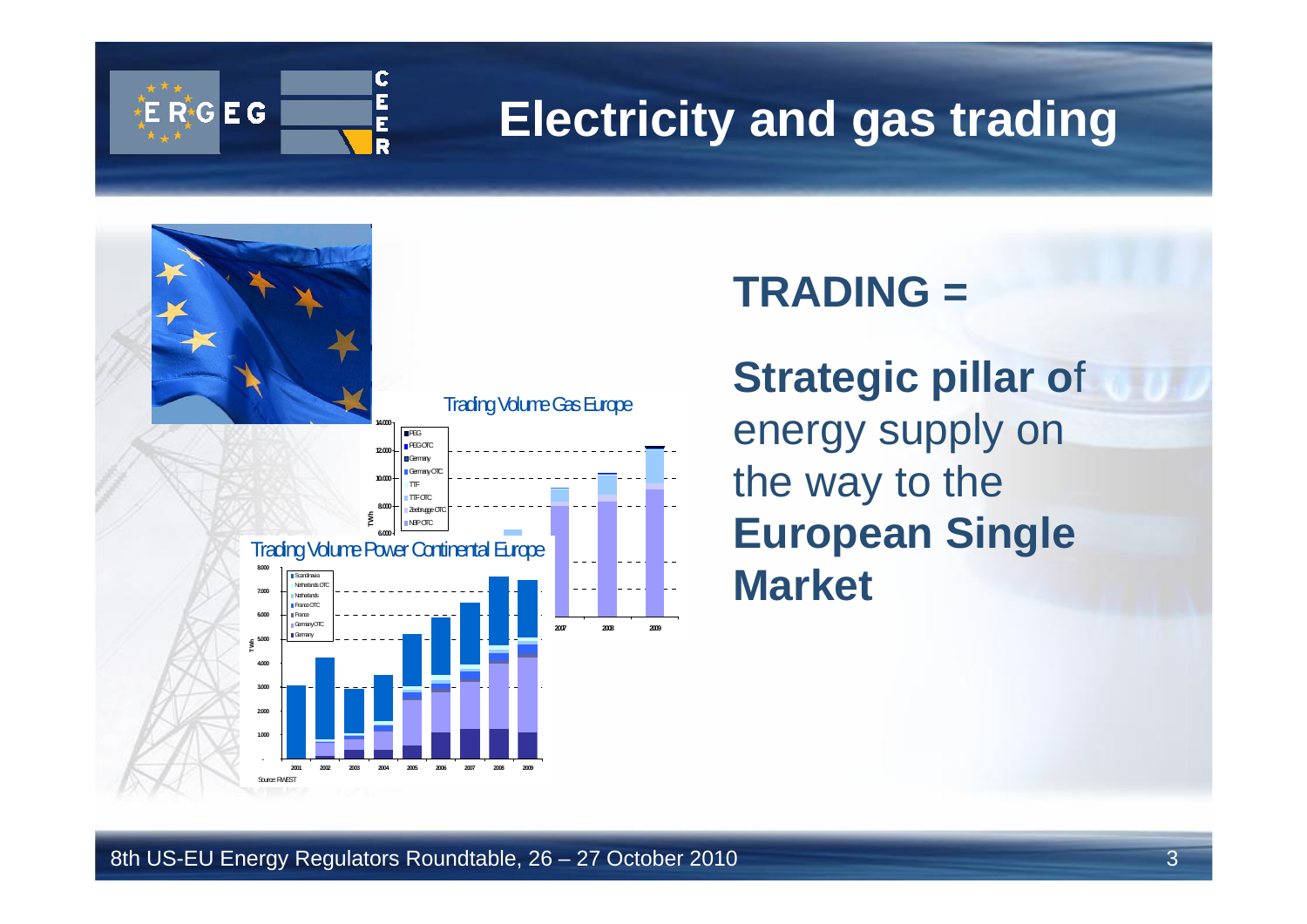

# **Electricity and gas trading**

## **Important tool**

- **for utilities and the industry to hedge risks in more and more volatile markets**
- **to integrate renewables in classical systems of supply and to keep them affordable**

# **Dur Vision:**

Free Trading and a level playing field from Palermo to Hammerfest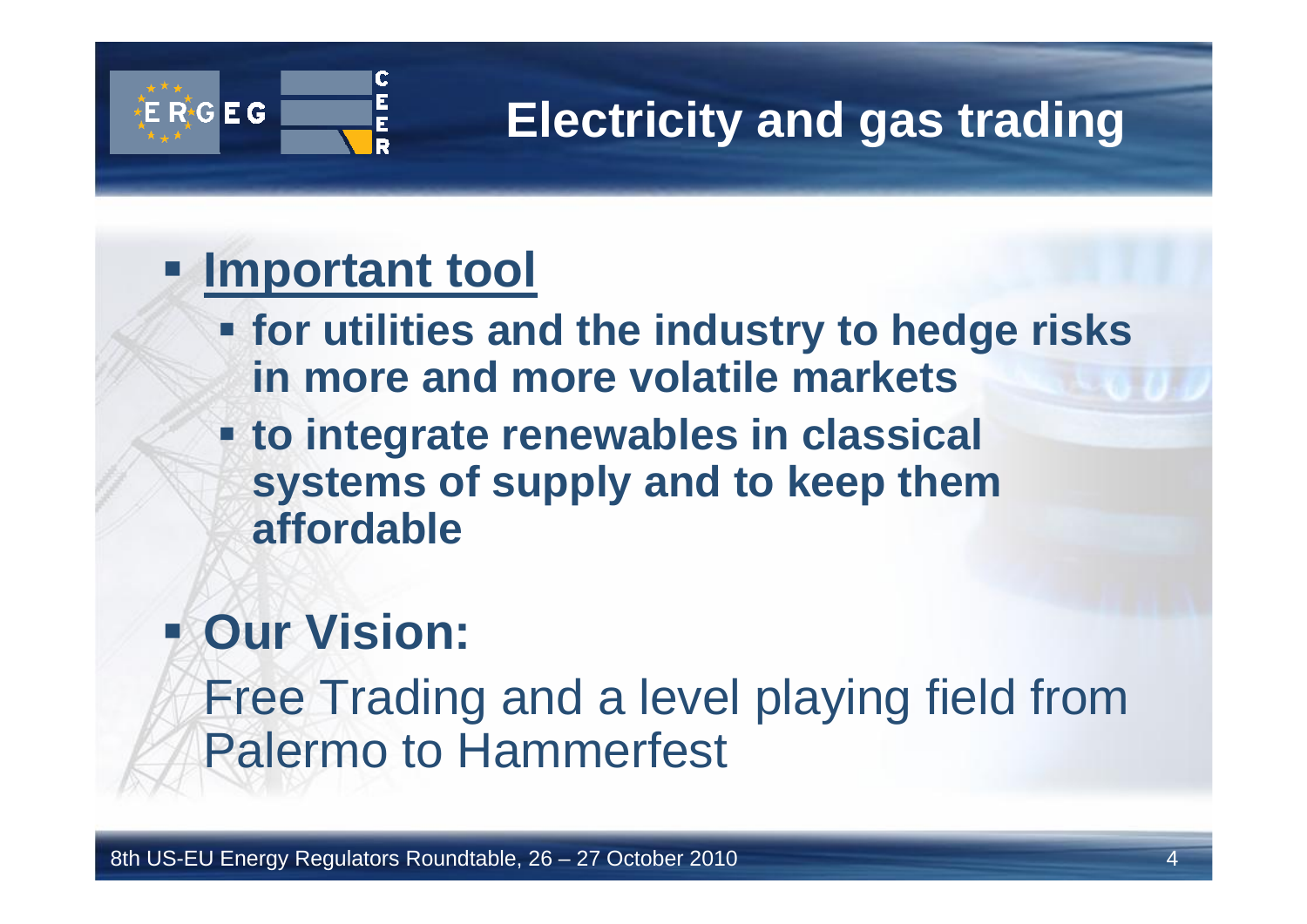

## **The agricultural hype: Do fundamentals drive the price?**

### *SKYROCKETING WHEAT, RICE AND CORN PRICES*

### *"COTTON PRICES HITTING A 15-YEAR HIGH"*

## *"ARABICA COFFEE RISING TO A 13-YEAR HIGH IN NEW YORK"*

*Source: FT.COM, 7th September 2010*

8th US-EU Energy Regulators Roundtable, 26 – 27 October 2010 5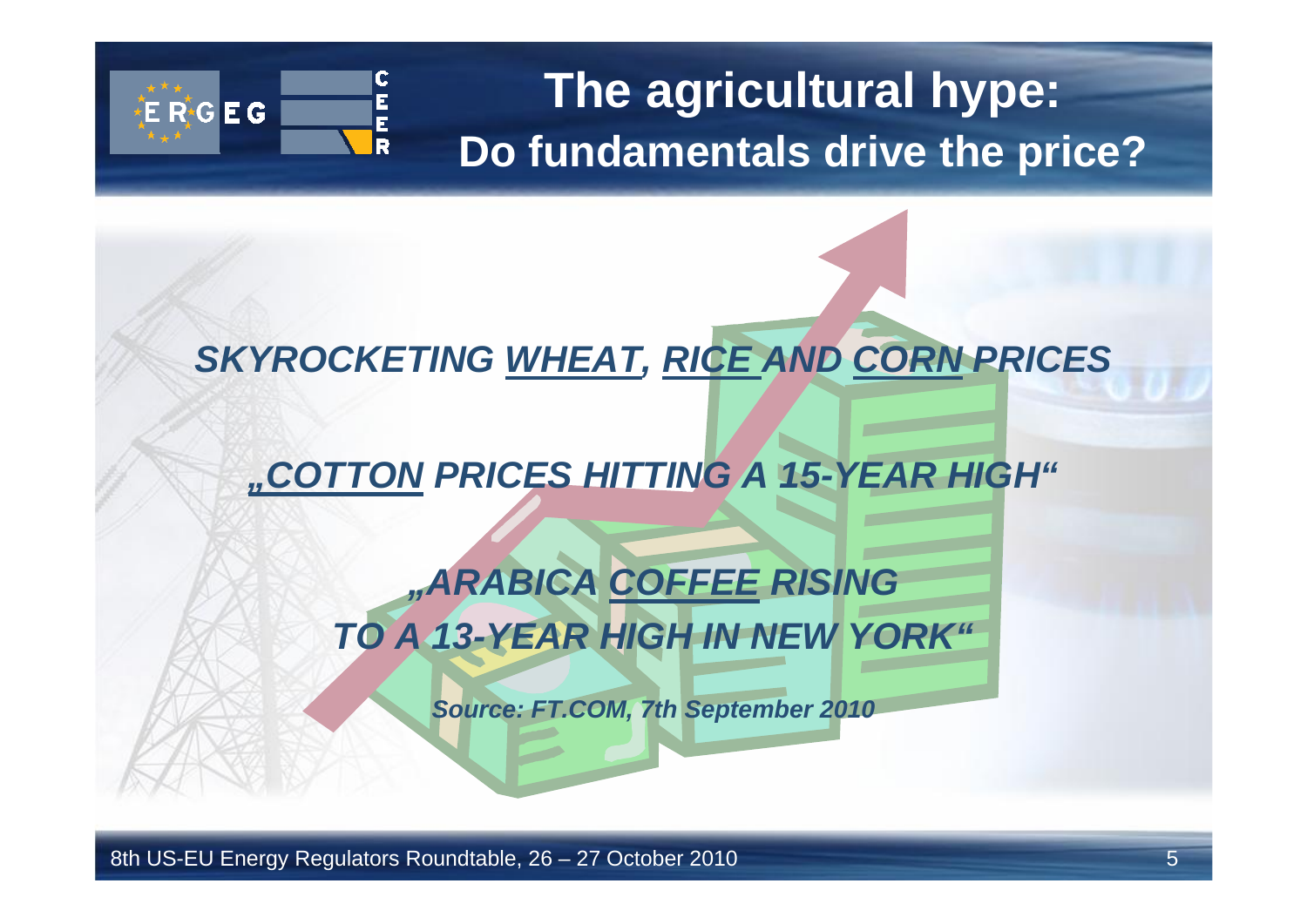

**Development of crude oil prices from January 2007 until Sep 2010**

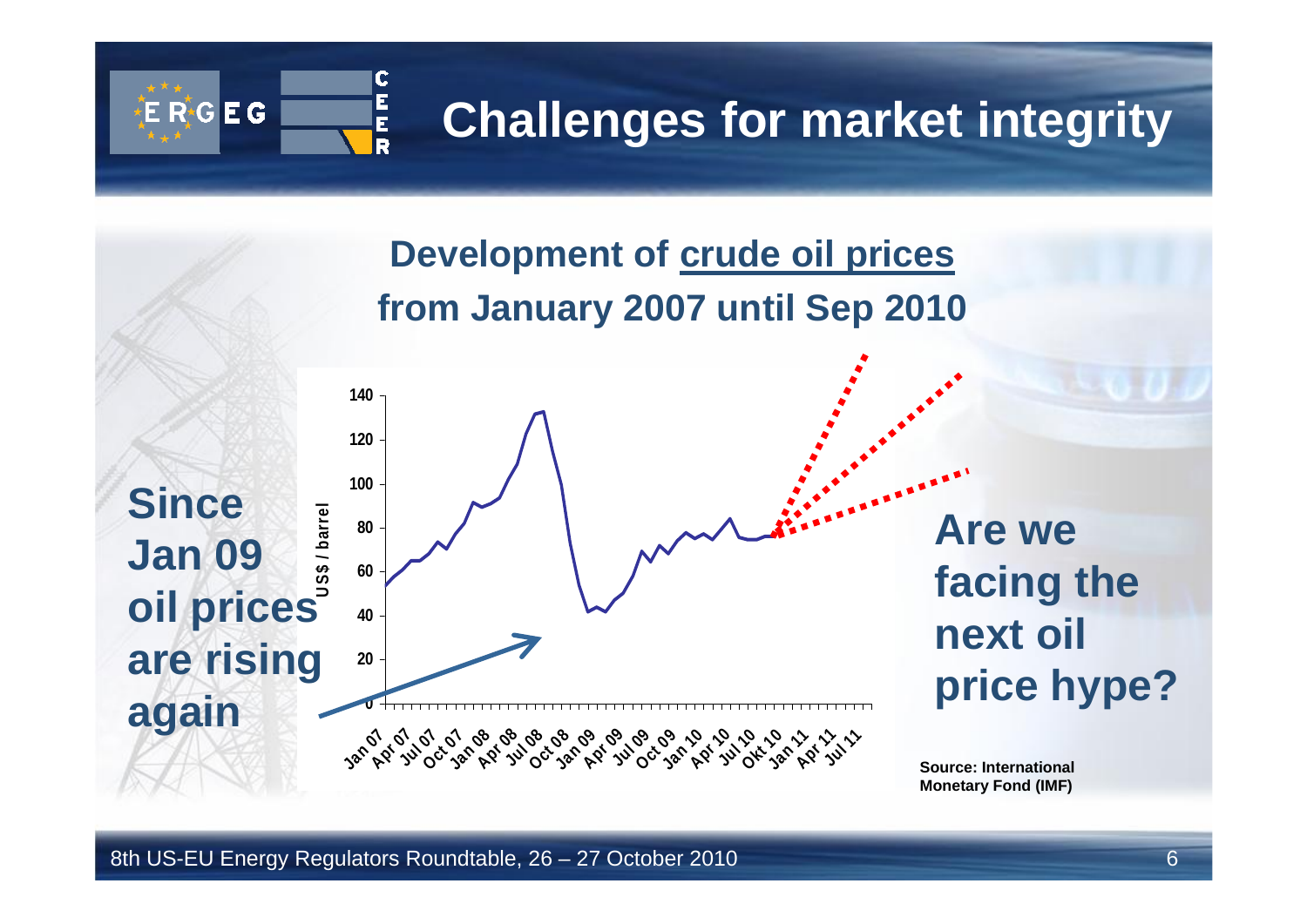# **Challenges for market integrity**

Sharon Bowles, MEP (liberal !):

*"Markets are mad, bad and dangerous!"*

## **Is she right?**

**Is energy trading sufficiently protected with regard to market abuse, excessive price volatility and speculation?**

**Note: "Mad" markets are not automatically "bad" ones, unless they are distorted by market abuse!!!**

8th US-EU Energy Regulators Roundtable, 26 – 27 October 2010 7

E<br>E

E R<sub>6</sub>G E G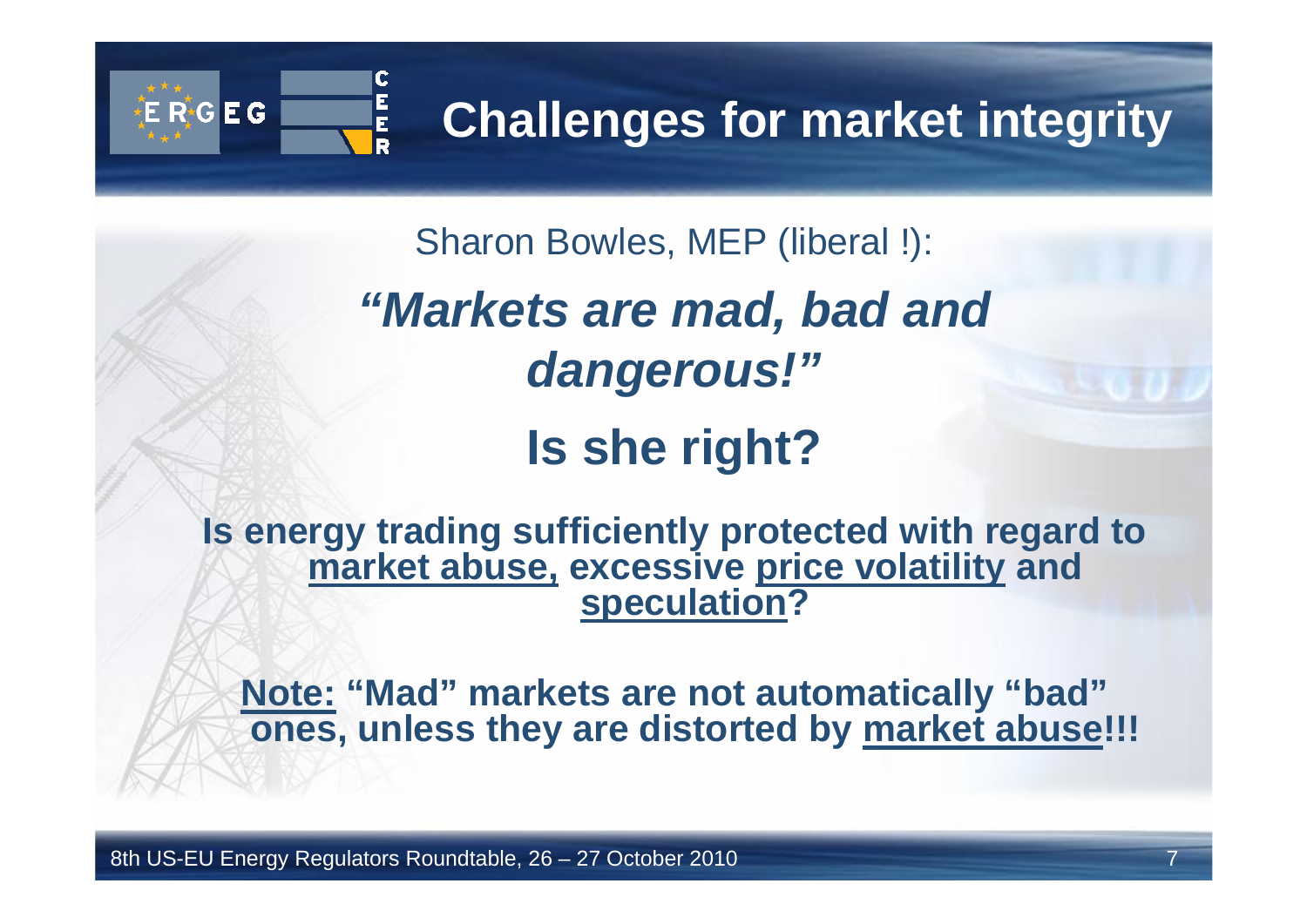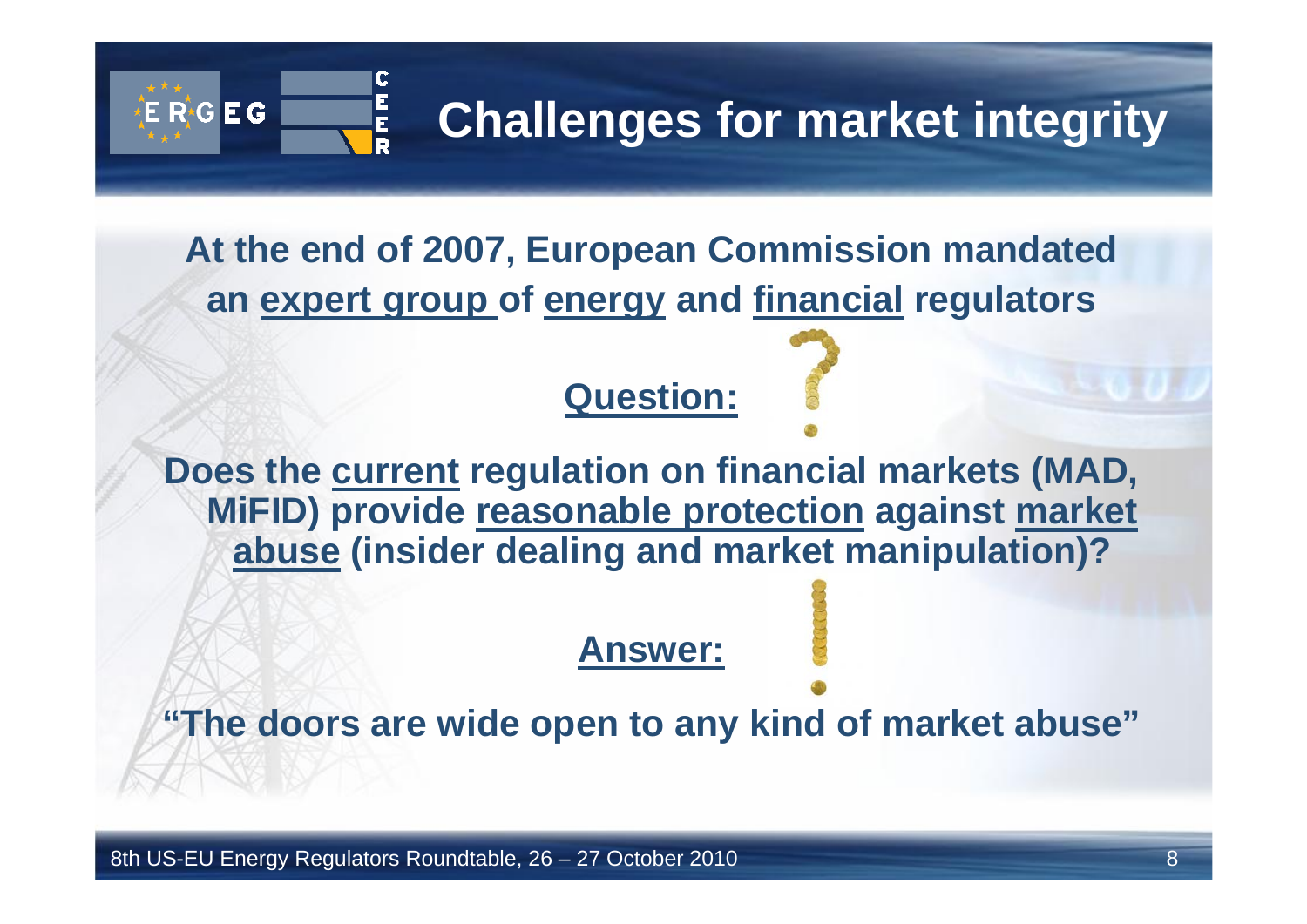

## **What the experts found out:**

## **Electricity and gas trading is NOT sufficiently protected against market abuse.**

Τ Increase of energy trading creates **massive "new" risks for market integrity** (market manipulation, insider trading, VAT fraud)



 **Differences** between **national regimes** result in (unjustified) barriers for **wholesale trader** to **market entry** and thus present an **obstacle** on the way towards a true pan-European energy market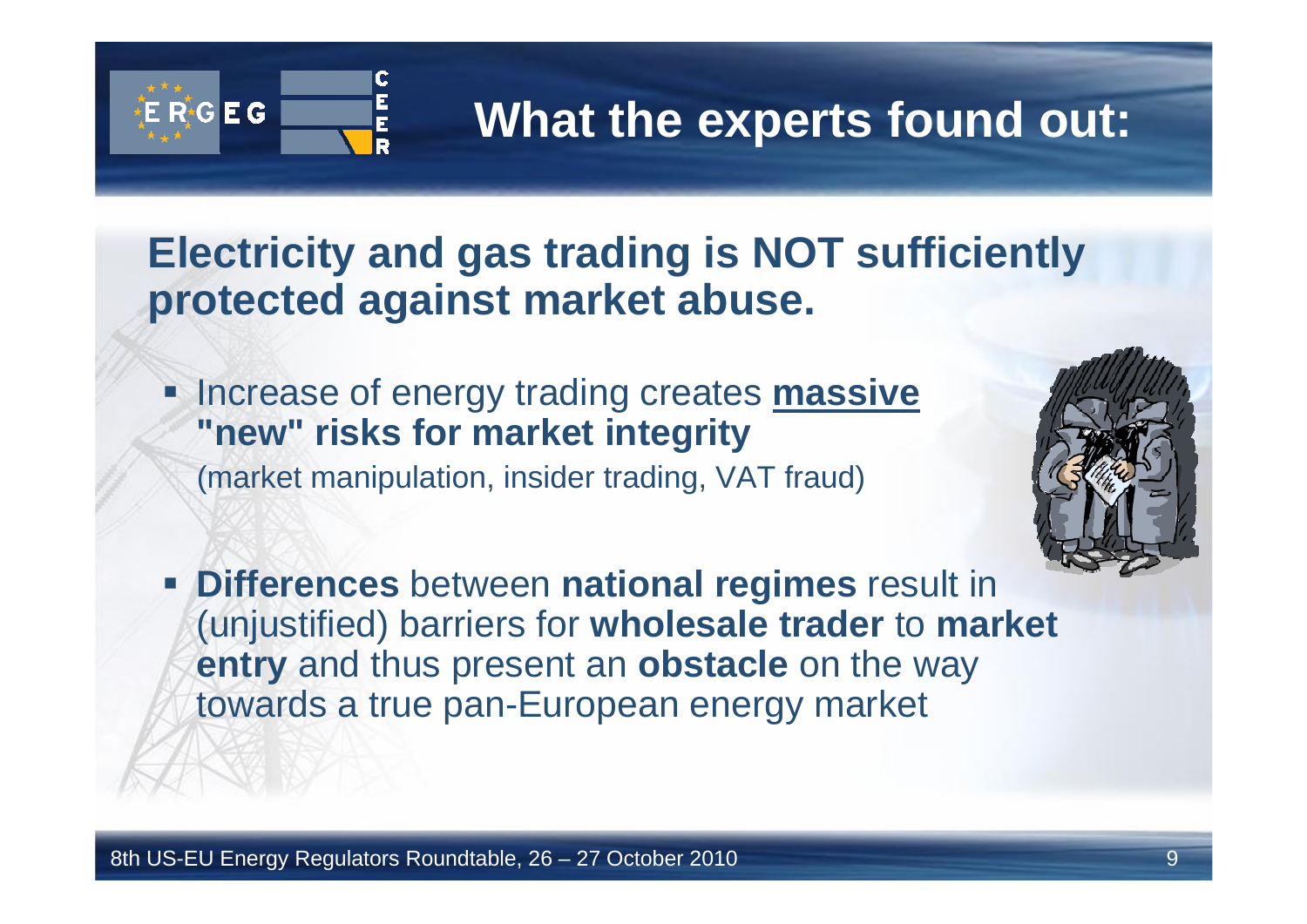

## **ERGEG/CESR advice**

## **What did ERGEG/CESR recommend?**

**A sector-specific, tailor-made anti market abuse regime** (not only **gas** and **electricity**, but also **emission allowances**)

- Transparency of **fundamental** data (price sensitive information, e.g. power plant outages)
- • Transparency of **trading** data (anonymous publication of transactions close to real-time)
- $\bullet$ Efficient **reporting**
- •Efficient **supervision**  $\rightarrow$  who? and how?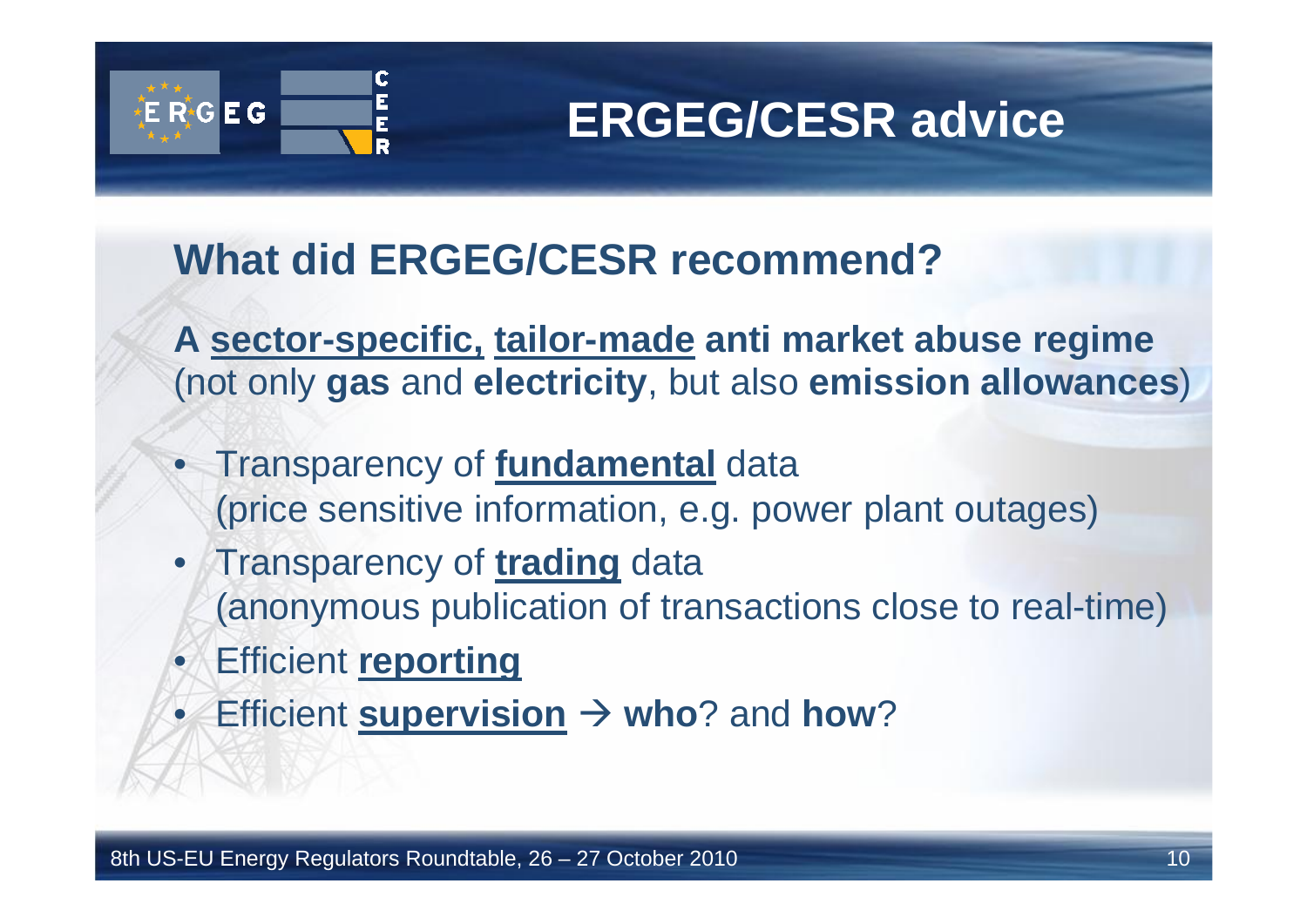

## **ERGEG/CESR advice**



**A sector-specific regime is needed for electricity and gas trading,** 

**taking account of CO2 trading,** 

**some also call for inclusionof coal and oil markets.**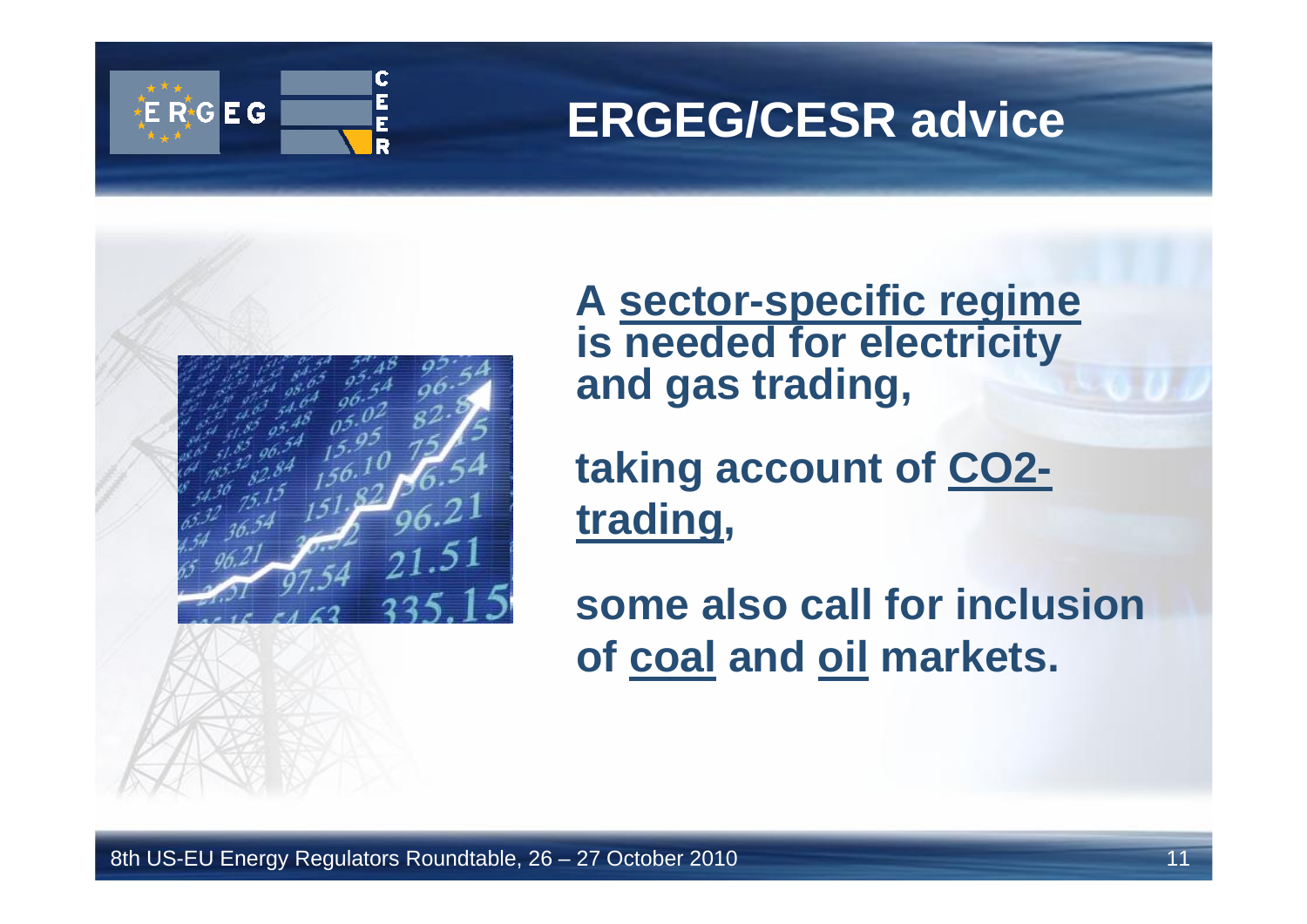

# **One European Commission…**



г

## **…but competing approaches:**

## **Financial legislation:**

- n Review of Markets in **Financial Instruments**Directive (MiFID)
- F Review of **Market Abuse**Directive (MAD)
- **Special safeguards for OTC derivatives**

## **Sector-specific legislation**  (energy, CO<sub>2</sub>):

- $\mathcal{C}^{\mathcal{A}}$ **3rd Energy Package**
- $\Box$  Proposal for an **transparency and market integrity** regime
- $\overline{\mathbb{R}^2}$  Draft Regulation on **European Emissions Trading** Scheme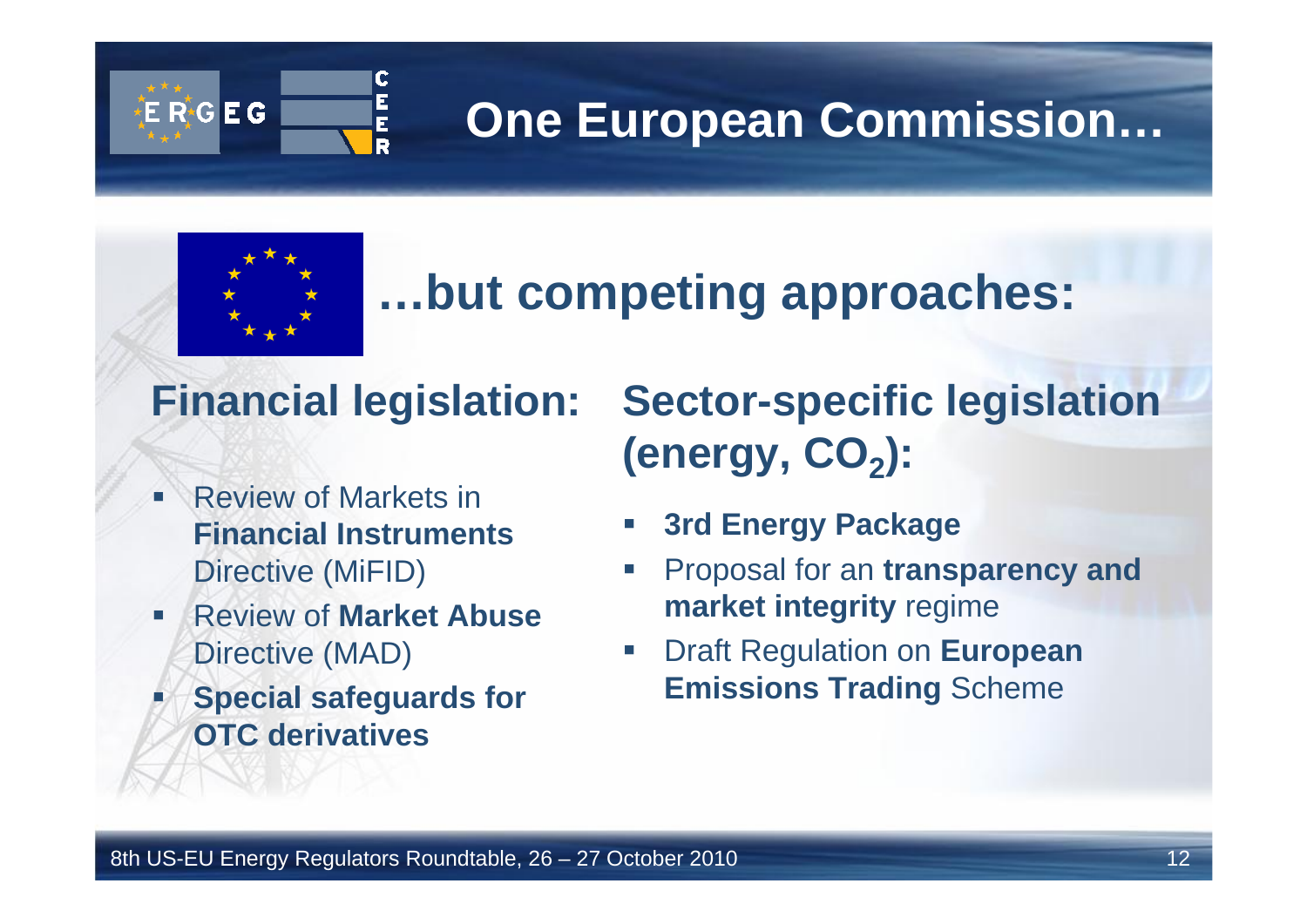

### **Draft Regulation European Emissions Trading Scheme**

*(Commissioner Hedegaard, Climate)*

Τ **Scope and impact**



- **Provisions on market abuse regime for ETS** (insider dealing and market abuse)
- **Supervision by competent national authorities**
- **Status: Commission Draft forwarded to European** Parliament and Council (July 2010), Investigations on sufficiency of protection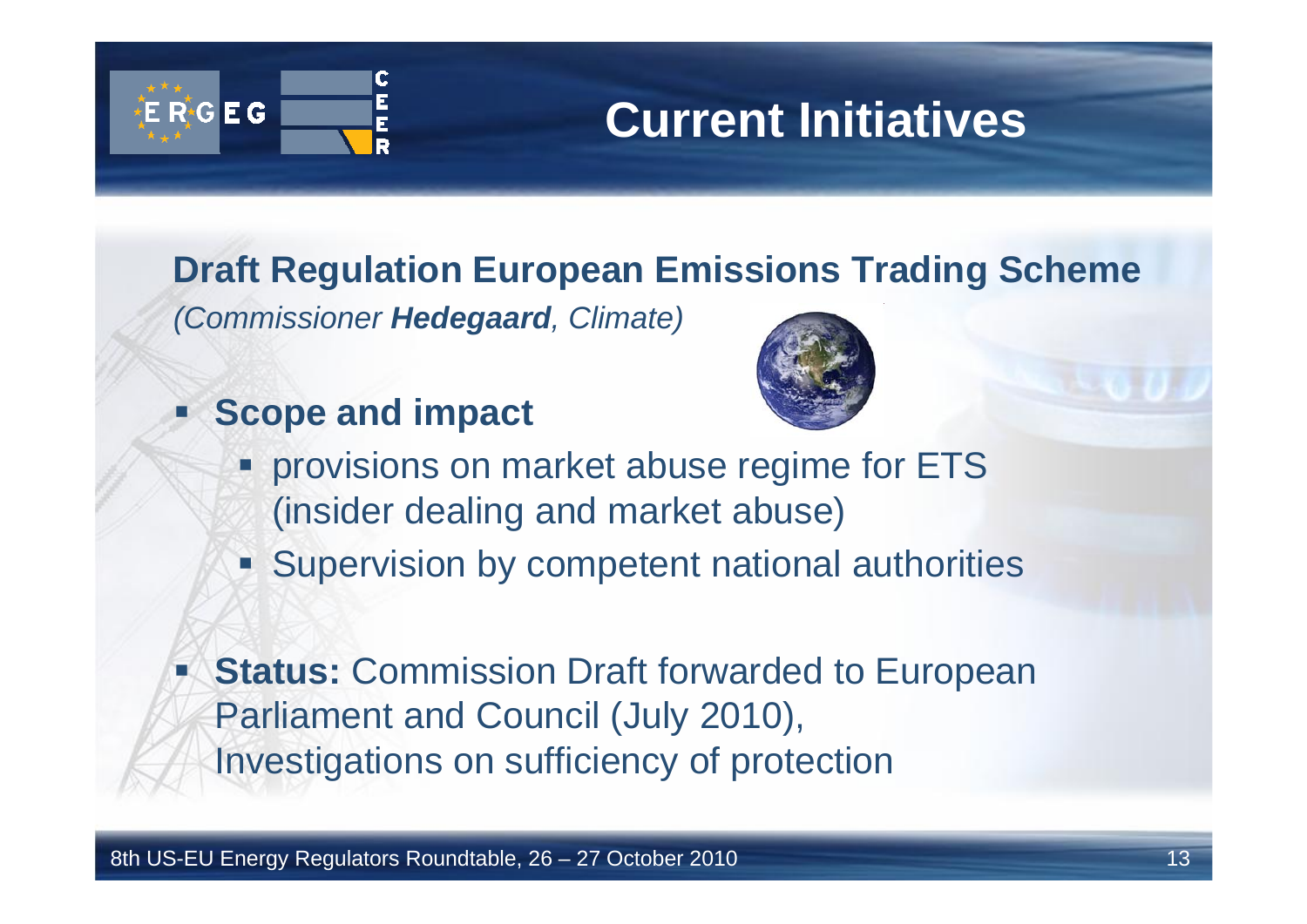

Ξ

## **Current Initiatives**

#### **Proposal for a sector-specific transparency and market integrity regime**

*(Commissioner Oettinger, Energy)*

#### Ξ **Scope and impact**

- **Electricity and gas markets**
- П Transparency of fundamental data
- P. **Reporting of transactional data**



- Г Definition of insider information and market manipulation
- $\mathbf{r}$  Monitoring by national energy regulators (dominant role of ACER)
- **Enforcement by energy regulators (regarding spot/physical** markets) and financial regulators (regarding financial instruments)
- **Status:** Proposal due in autumn 2010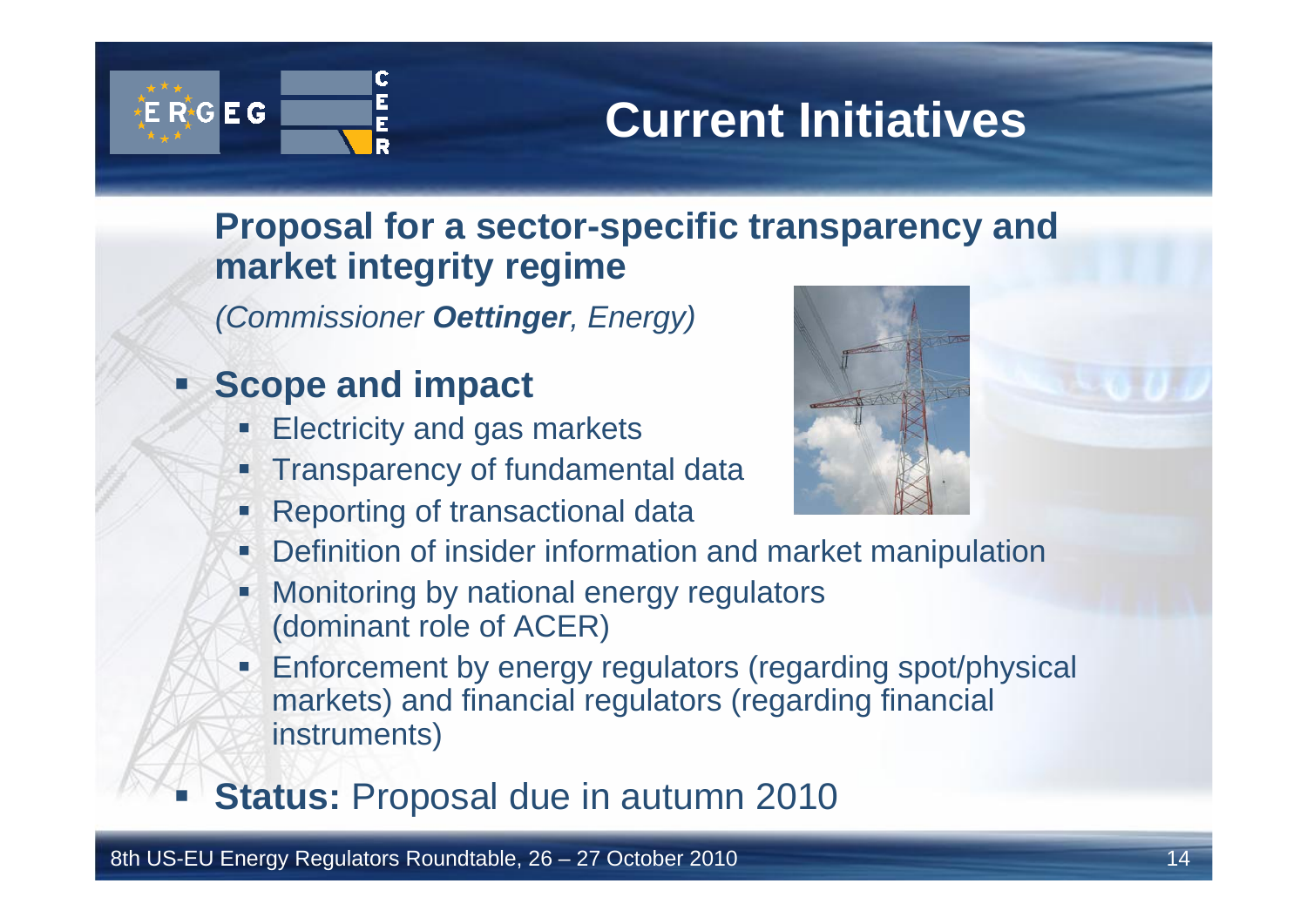

**European Markets Infrastructure Regulation** *(Commissioner Barnier, Internal Markets)*

#### Ξ **Scope and impact**

- Ŧ Regulation on OTC derivatives, central counterparties and trade repositories
- Ξ Mandatory trade repositories and mandatory clearing for OTC derivatives
- **Nitigation for non-financial firms who use OTC derivatives** for hedging purposes

#### Τ **Status:**

**Proposal for regulation was published on 15 September**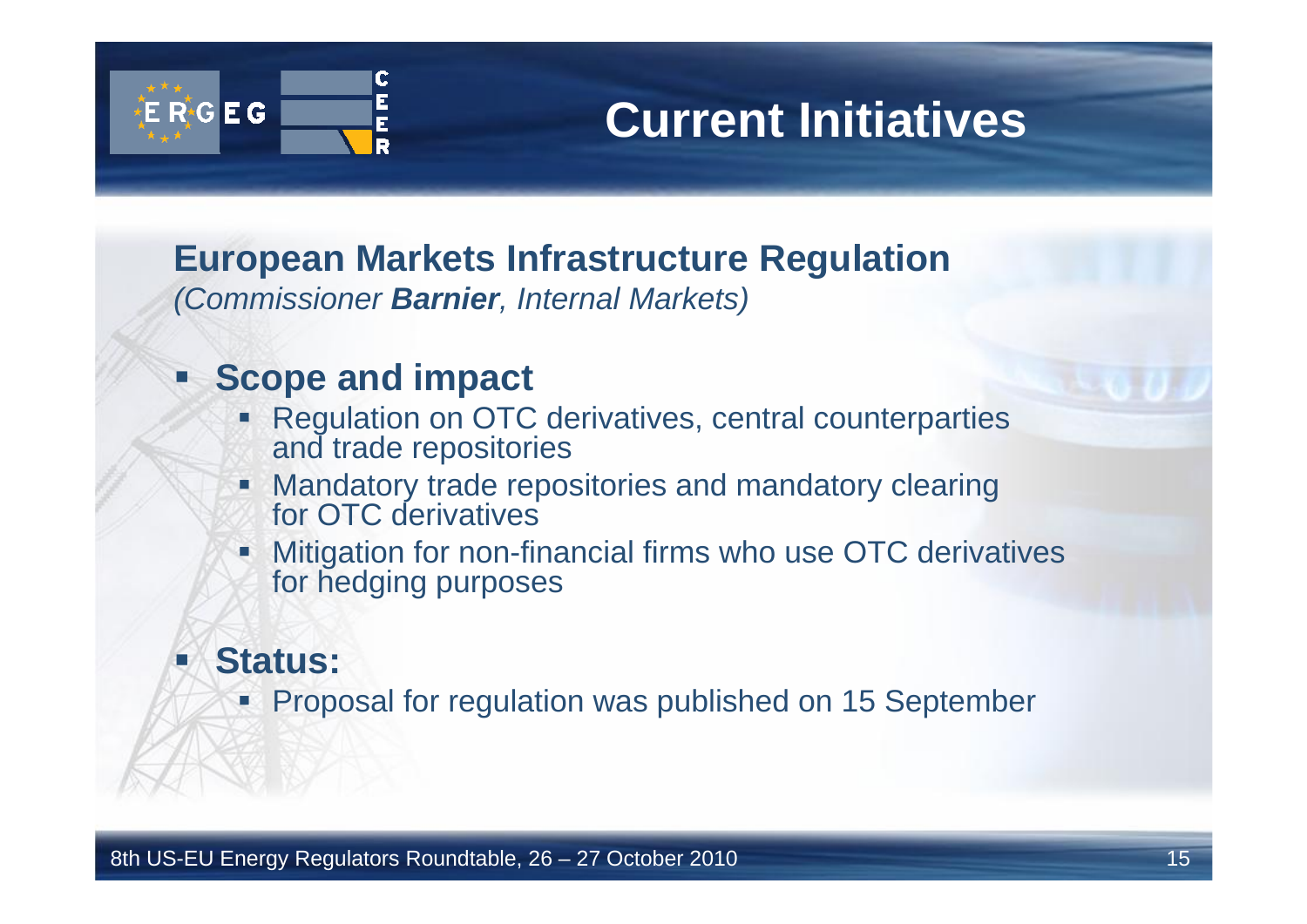

**Review of Markets in Financial Instruments Directive(a** *"derivative"* **of the G20 proposals)**

- Ξ **Scope and Impact**
	- **MiFID** is dedicated to protect **investors** and is targeted to monitor **financial institutions;**
	- **Amendment** of the **scope** of **MiFID** to cover most of the **derivatives** market (position limits, improve transactional transparency, supervisory body  $\rightarrow$  European Securities and Markets Authority, ESMA)
	- Barnier fosters an extension of **MiFID** to cover **larger** parts of the commodity market. Barnier: *"This is a key issue."*

**Status**

Τ

**Legislative proposals in spring 2011**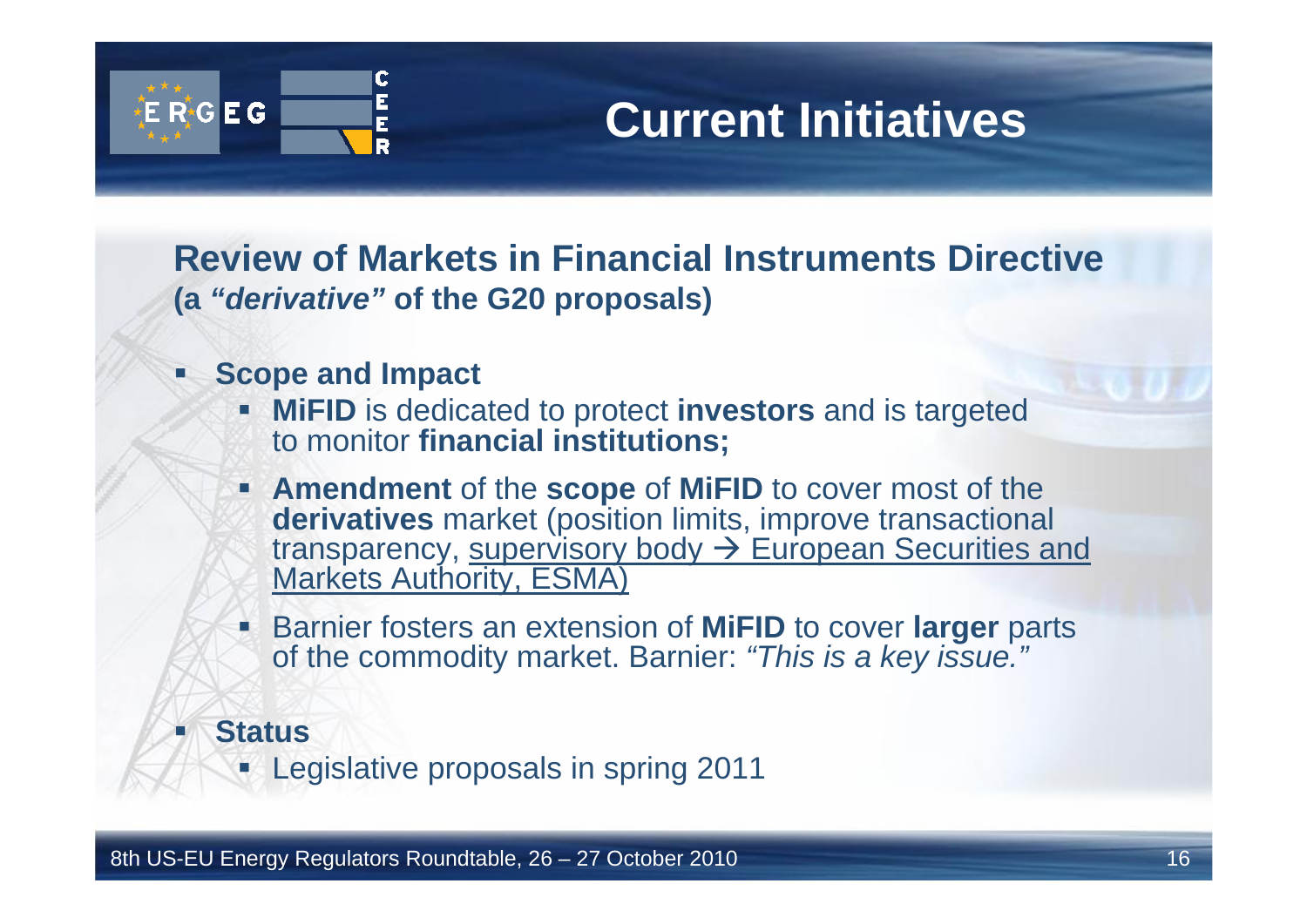

#### **Review of the Market Abuse directive**

#### **Scope and impact**

- Ξ **Market manipulation** and **insider trading** of financial instruments
- Review should fill the **gaps** in regulation of certain instruments and markets
- e. Supervisory body: ESMA (European Securities and Markets Authority)

#### T. **Status:**

**Legislative proposals in spring 2011**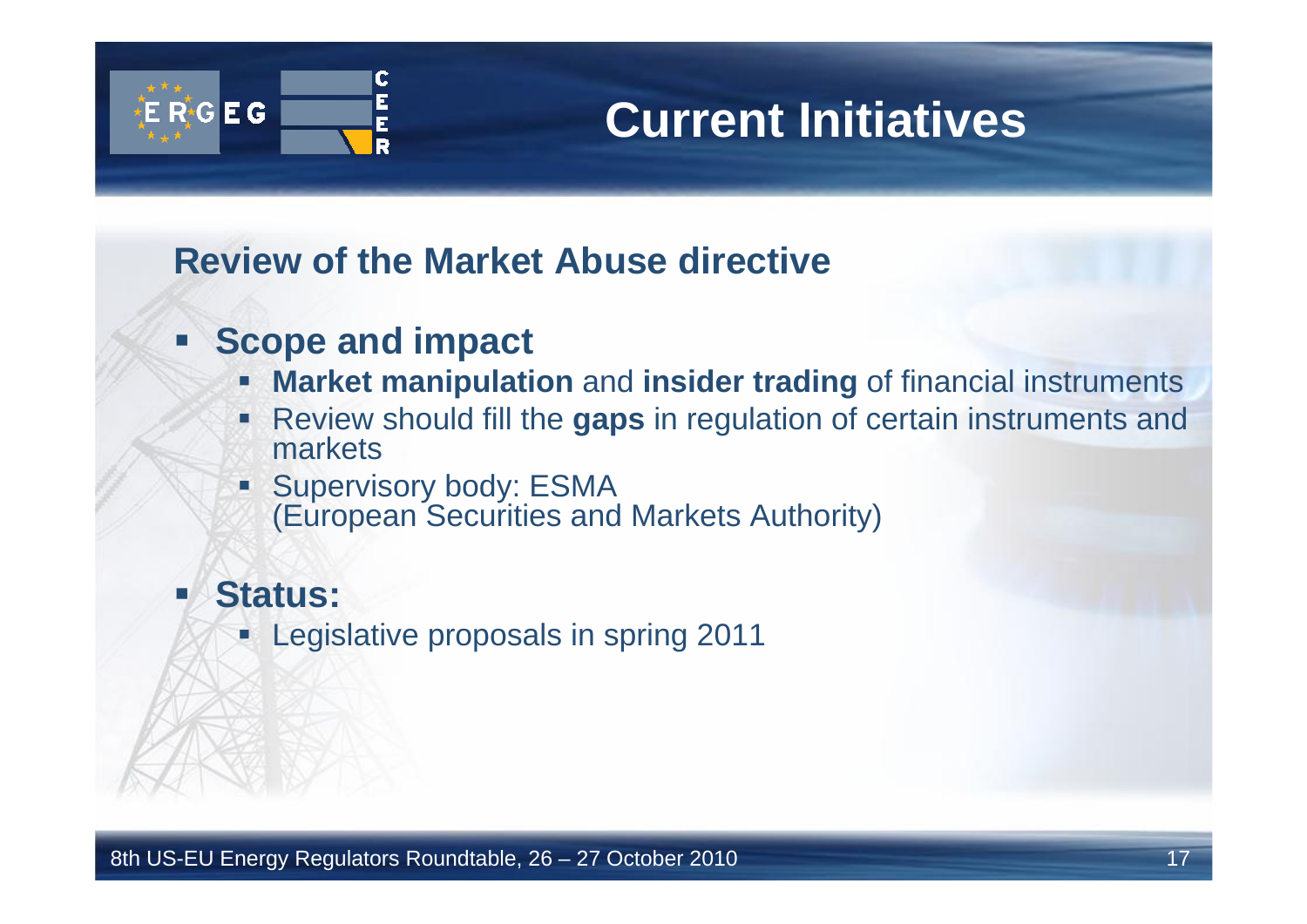

## **Risks and Shortcomings**

 **Even "honest" commodity trading contains considerable risks**, especially for SMEs.

**Example 20 Fearrier Clike the G 20) has** "forgotten" one crucial element:

**Transparency of fundamental data**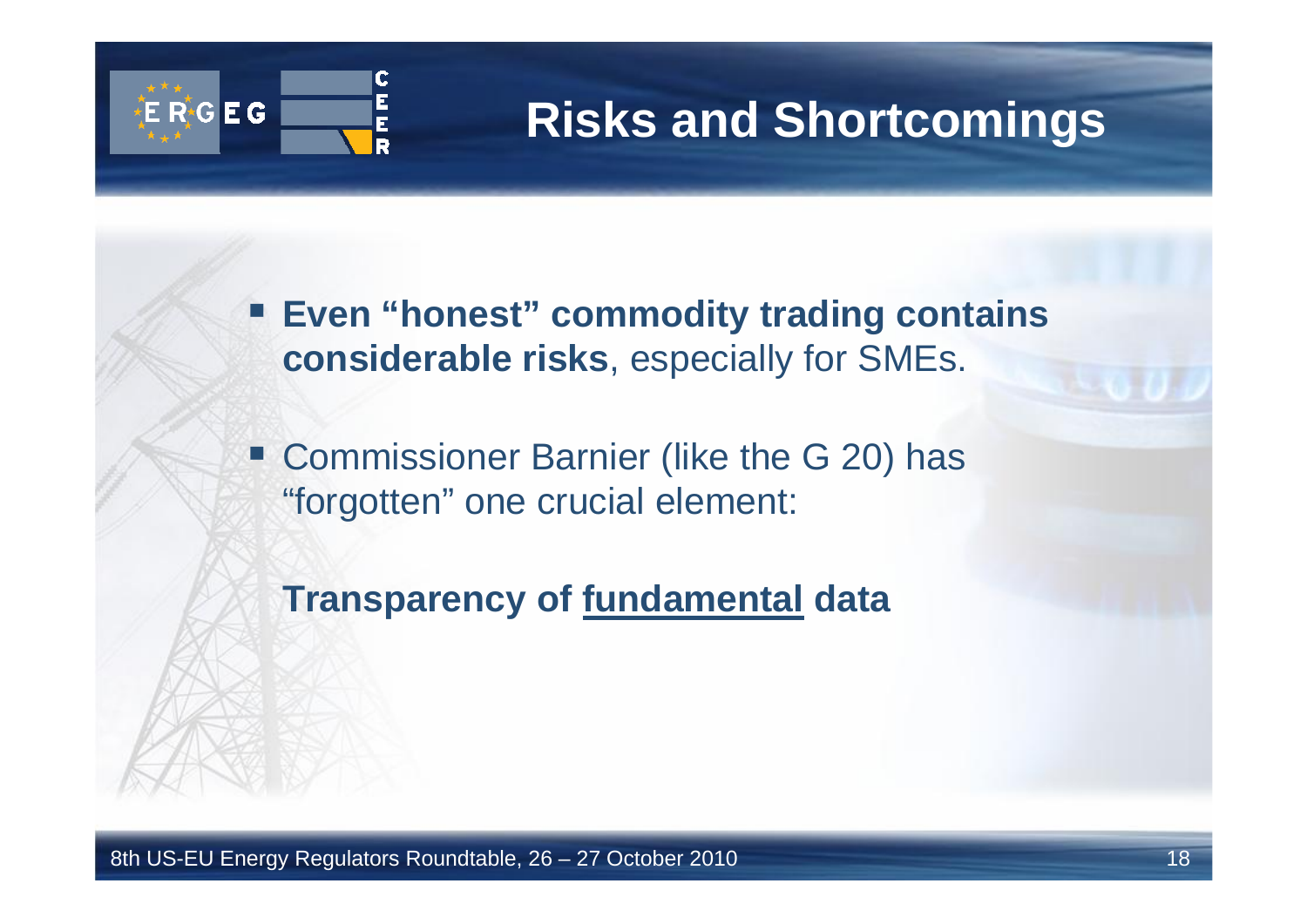

## **Energy regulators' advice**

**Merge the best ideas with regard to:**

- **transparency;**
- **efficient reporting; and**
- Ξ **supervision.**

**Sound compromise between energy and financial market sides needed**

**"Energy side" (NRAs, Commisisoner Oettinger) has taken account of the US experiences (FERC, CFTC)**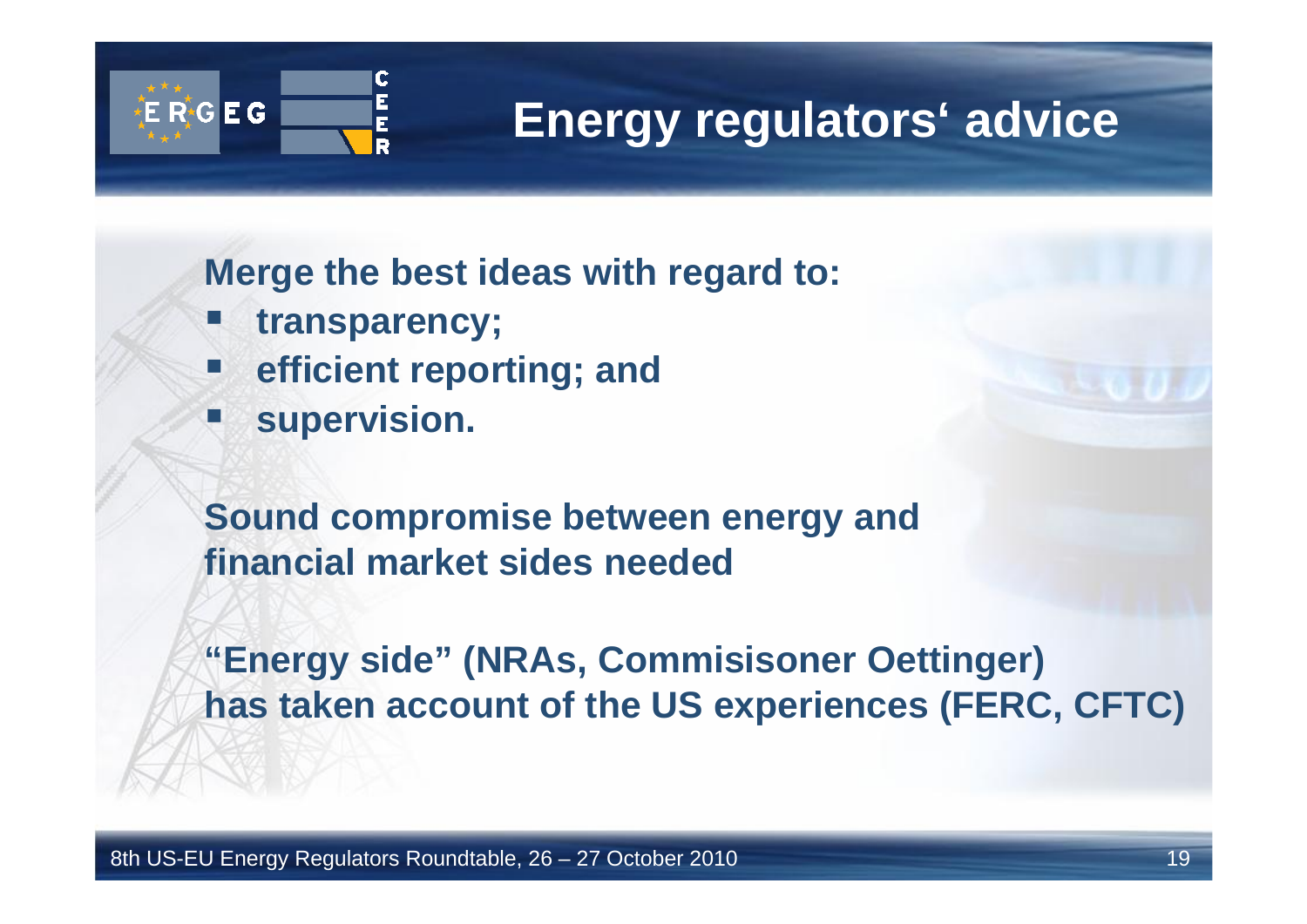

# **What** we still need to "sell"…

What we need to sell:

(why not to the entire commodity market, where appropriate?): The principle of publication of fundamental data.

Better knowledge of the current market situation

- Τ keeps traders from building up dangerous positions and exaggerated risk taking
- is important for the **reduction of systemic risks**
- er<br>19 is the best way to avoid "**speculative hypes**" and contributes to **fair prices** charged **to end customers**
- **E** easier access to information **levels the playing field for small traders** to balance structural disadvantages reg. resources / IT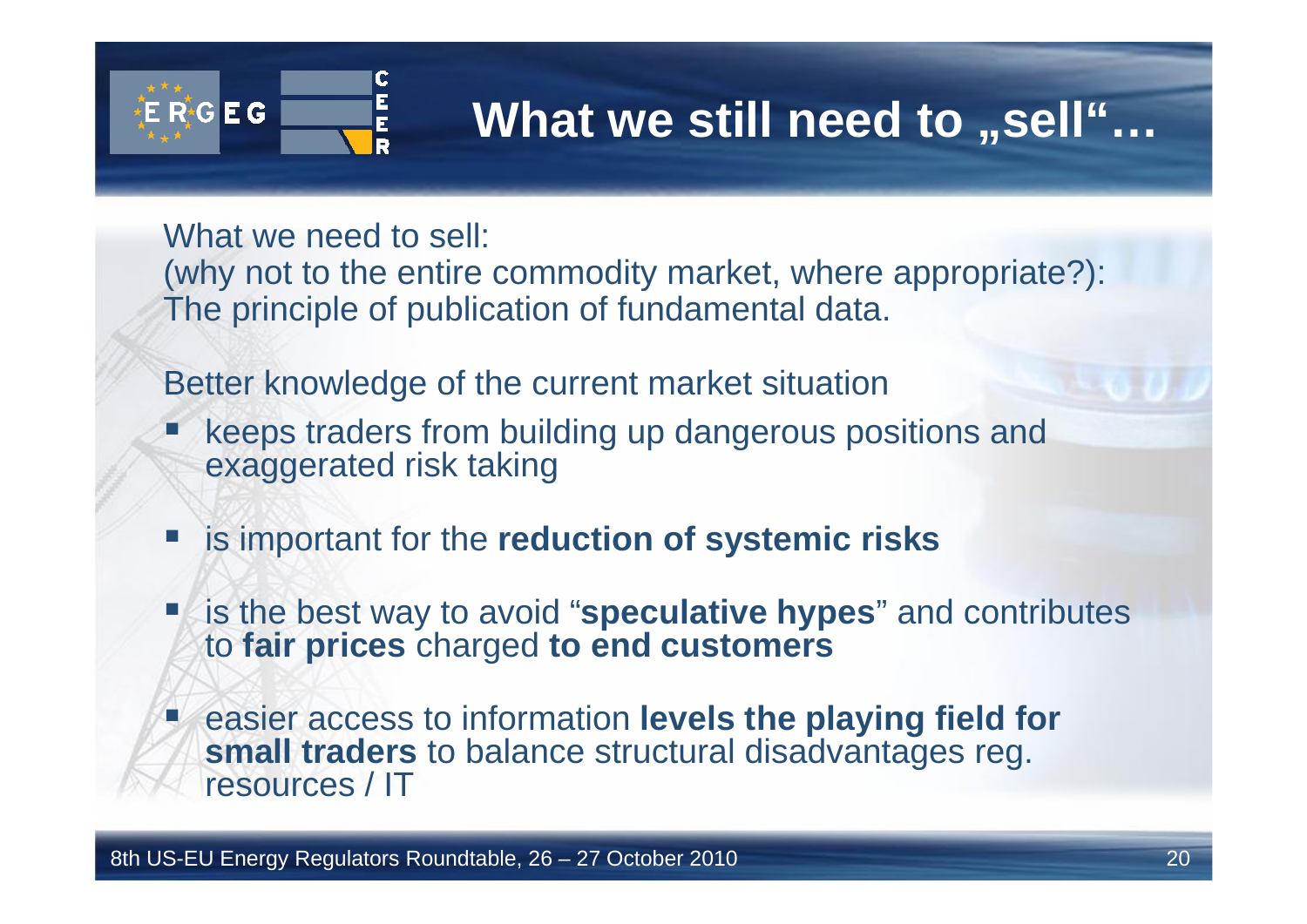

## **Conclusions**

 $\rightarrow$  Responsibles in the gas and power sector have started to **pay attention to Fundamental Data Transparency** (3rd Energy Package, Draft Comitology Guidelines on Fundamental Data Transparency)

 $\rightarrow$  Furthermore, transparency about the fundamentals is **crucial for all commodities** as the knowledge of available quantities is price relevant, i.e. **agricultural products**, **CO2 emissions** and **metals**